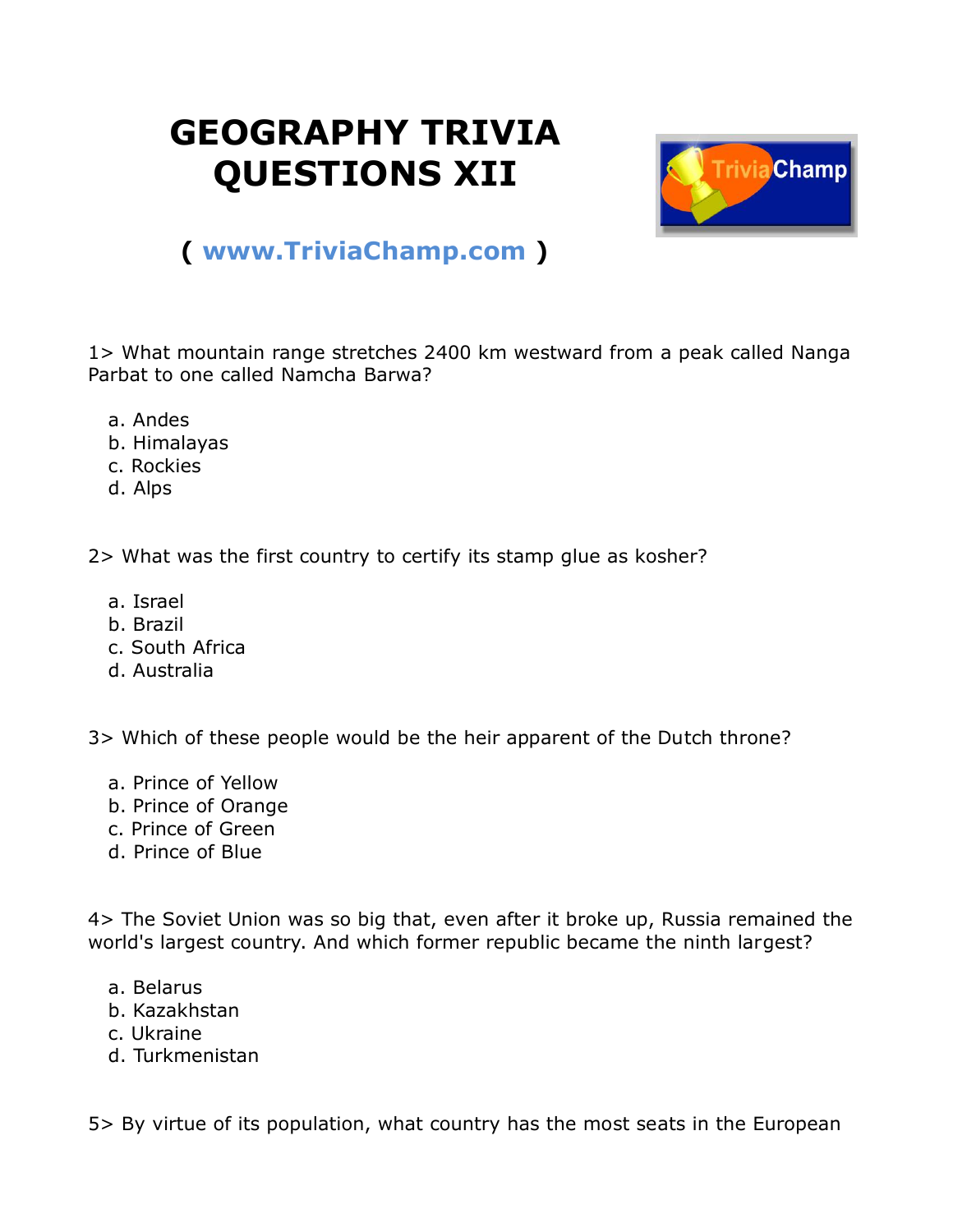Parliament?

- a. Poland
- b. France
- c. Germany
- d. Great Britain

6> Of the four states that start with I, three of them are adjacent to each other. Which isn't?

- a. Indiana
- b. Idaho
- c. Iowa
- d. Illinois

7> What "Land of 10,000 Lakes" actually has 11,842 10-acre lakes?

- a. Minnesota
- b. Alaska
- c. Wisconsin
- d. California

8> What is the only EU country with an official language that is Semitic?

- a. Greece
- b. Malta
- c. Turkey
- d. Cyprus

9> Only two state capitals are found on the Mississippi. One is Baton Rouge. What is the other?

- a. Memphis
- b. Saint Paul
- c. Jackson
- d. St. Louis

10> Although it turns out to be in the wrong place, Four Corners promises you can stand in a Navajo reservation in New Mexico and in three other states at once. Which of these isn't one of them?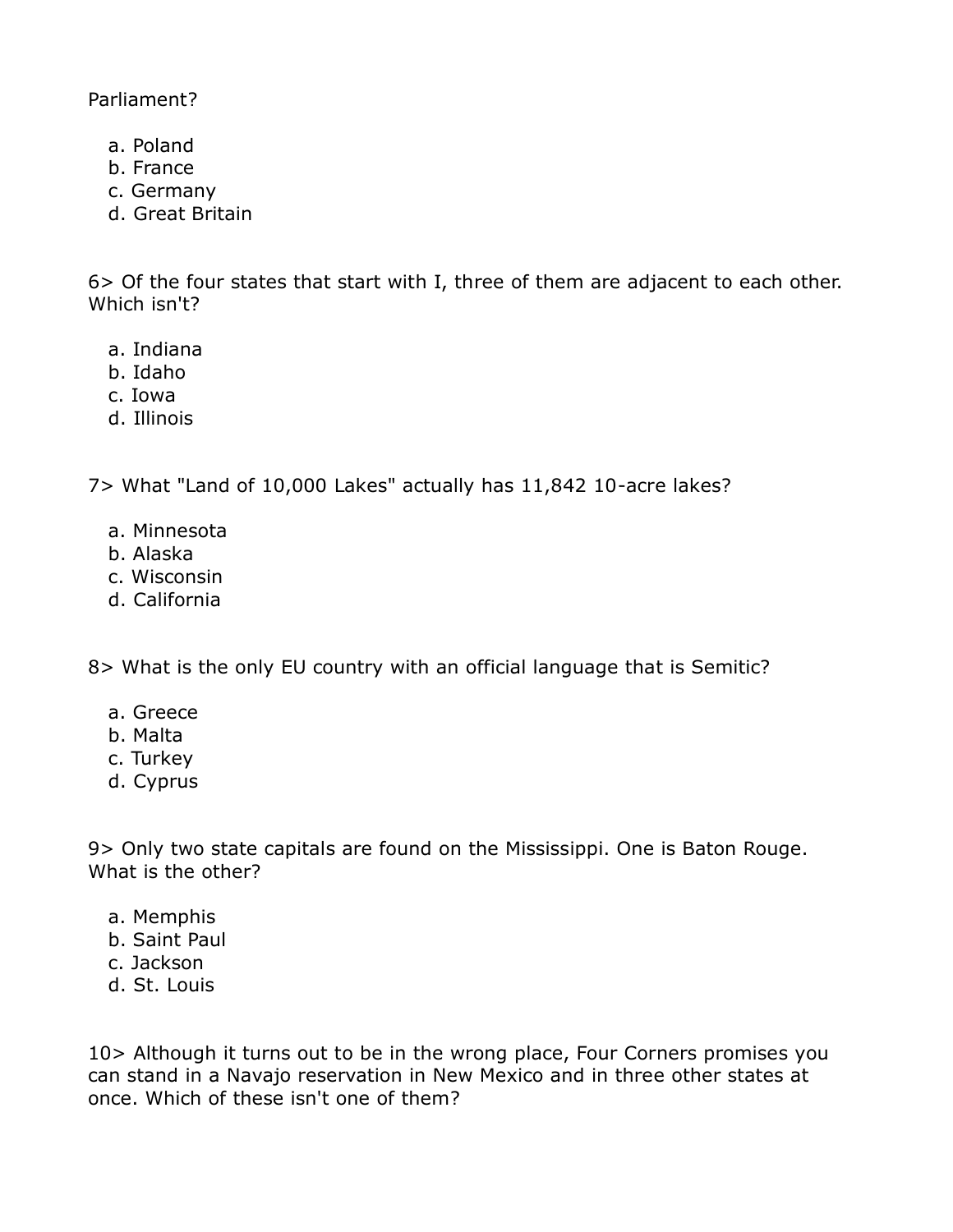- a. Nevada
- b. Utah
- c. Colorado
- d. Arizona

11> What is the only US state to both border the Atlantic Ocean and to stretch into the Central Time Zone?

- a. Pennsylvania
- b. Florida
- c. Virginia
- d. Tennessee

12> Although it is in South America, what Spanish-speaking country is completely north of the equator?

- a. Ecuador
- b. Venezuela
- c. Colombia
- d. Peru

13> Which of these "C" countries doesn't border the Central African Republic?

- a. Cote d'Ivoire
- b. Chad
- c. Cameroon
- d. Congo

14> The beach community of Punta del Este is famous for a sculpture of a hand, drowning in the sand. What country is it in?

- a. Cuba
- b. Uruguay
- c. Mexico
- d. United States

15> In 2004, Prince Frederik married Tasmania's Mary Donaldson. That year in film, Prince Eddie married Julia Stiles' character in "The Prince and Me". Both Frederick and Eddie were crown princes of what country?

a. Denmark